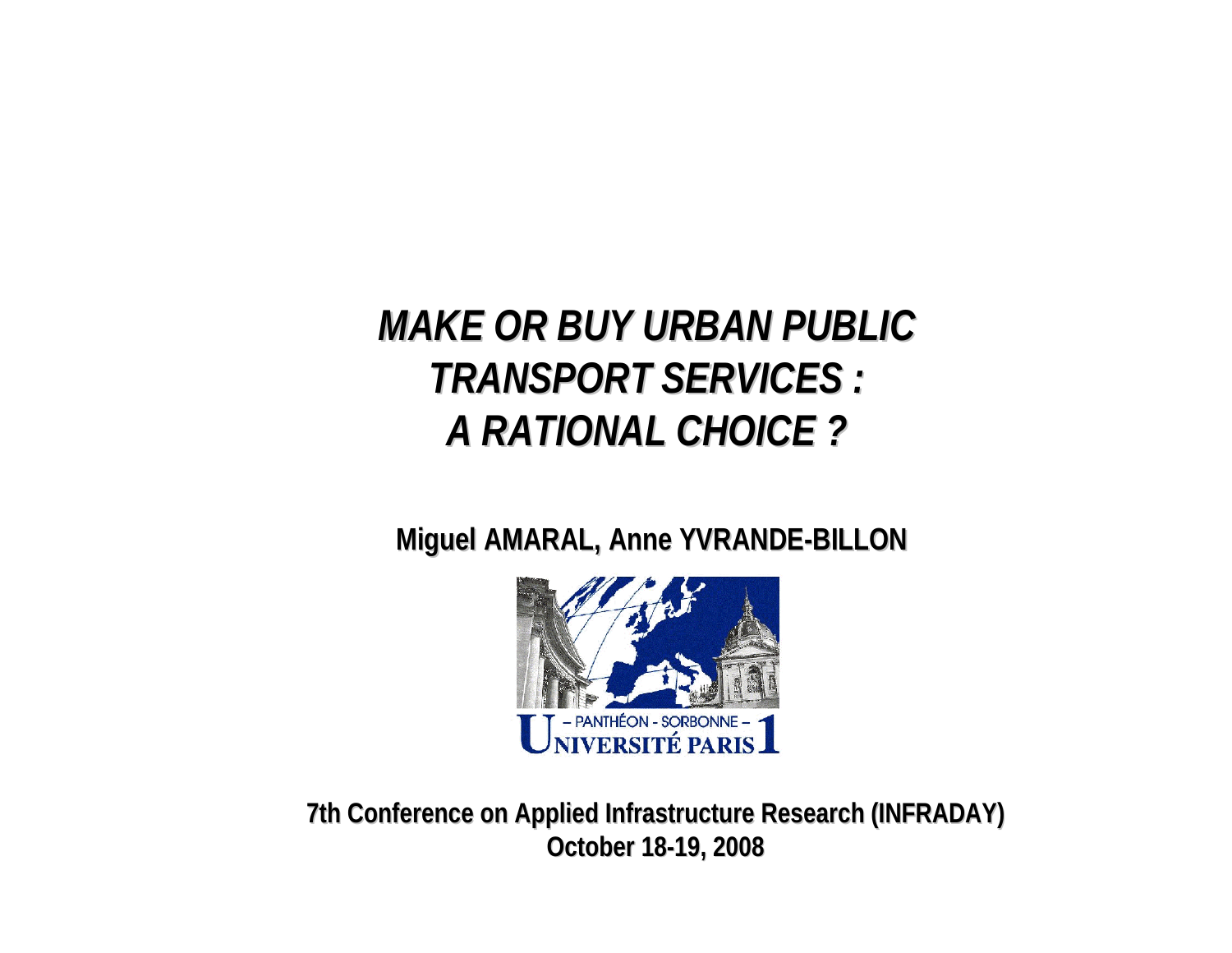# **MOTIVATIONS (1) MOTIVATIONS (1)**

- • The Urban Public Transport Sector in France
	- Three ways to provide UPT services:



- –Recent affairs of collusion (Competition Commission 2005) and corruption in the competitive tendering process
- –Several big cities have recently come back to direct public management (*e.g.* Toulouse)
- $\&$  Question of the choice between public and private management not trivial
- <sup> $4$ </sup> How to explain the diversity of organizational choices in UPT sector?
	- –Political factors (Caillaud & Quinet 1993)?
	- –Economic efficiency?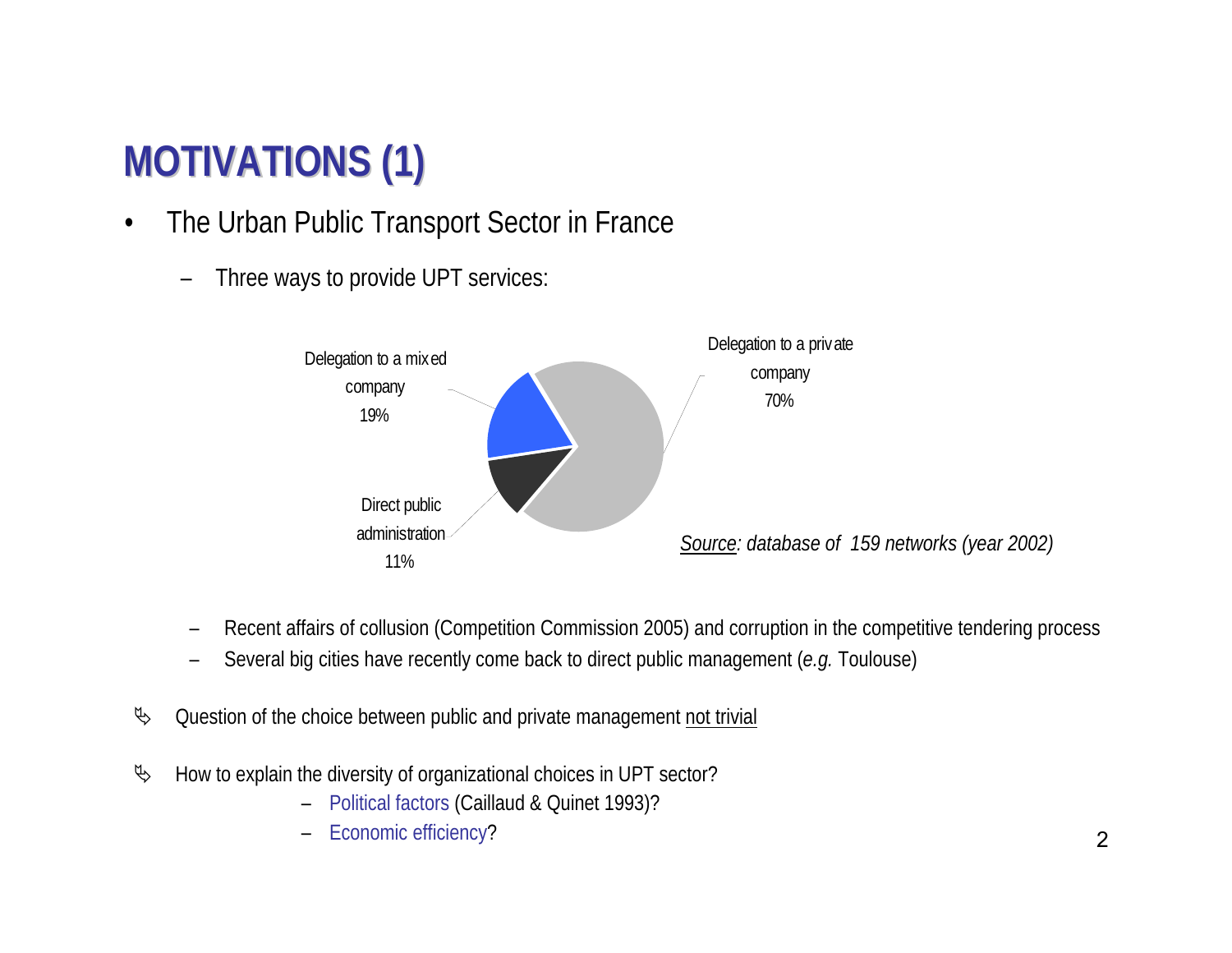# **MOTIVATIONS (2) MOTIVATIONS (2)**

- $\bullet$  '*Make or Buy*' decision : central issue in IO → TCE (Coase 1937, Williamson 1985), ICT (Grossman & Hart 1986, Hart & Moore 1988)…
- $\bullet$  Most theoritical propositions can be applied to public procurement  $\rightarrow$  Trade off inhouse provision / outsourcing
- •Huge number of theoritical developments in an incomplete contracting perspective (HSV 1997, Hart 2003, Levin & Tadelis 2007…)
- • …but few empirical tests (Ménard & Saussier 2002, Levin & Tadelis 2007) → Main contribution of the paper: Econometric test of the determinants of organizational choices in local public services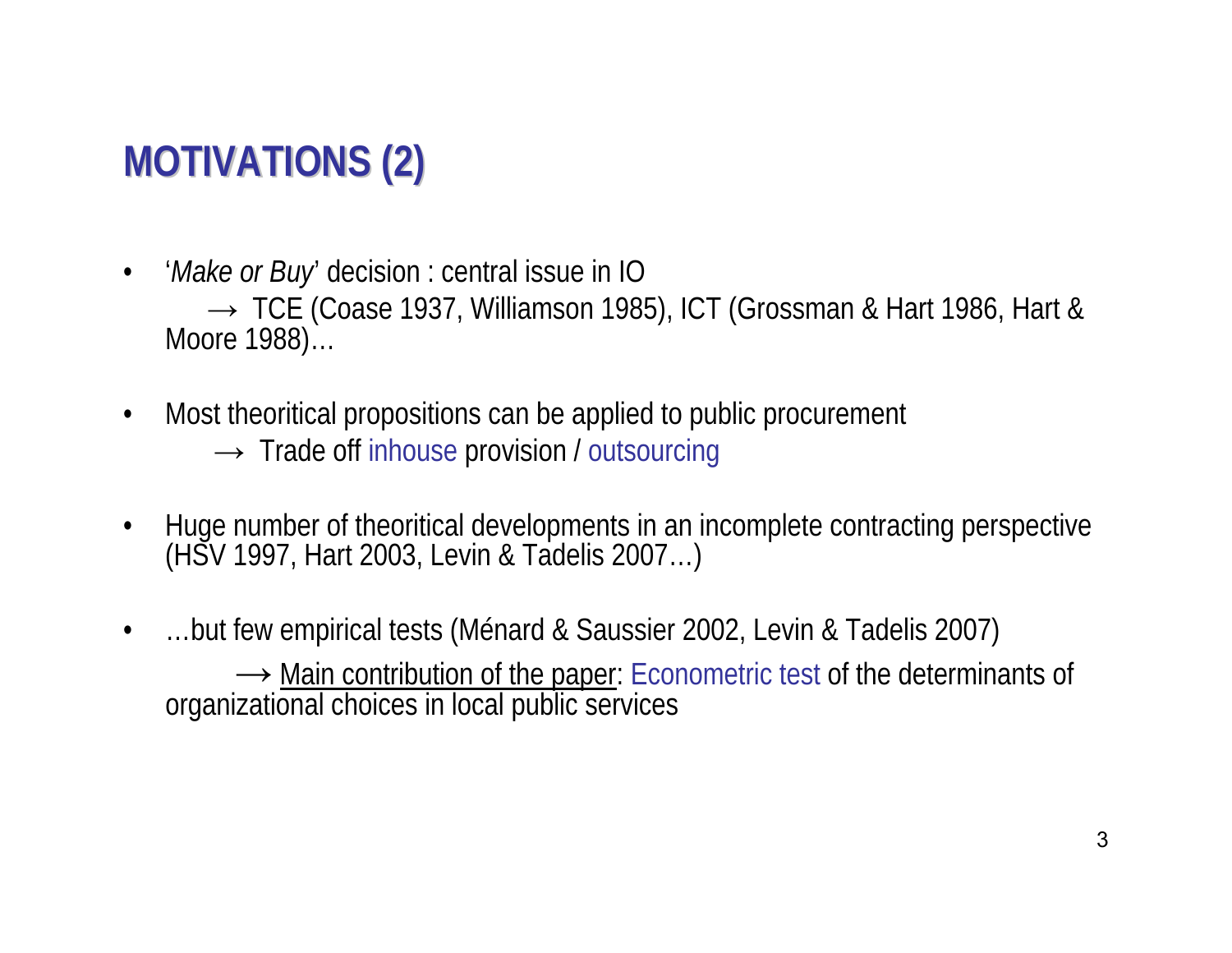# **CONTRACTING FOR SERVICES : THEORY (1) CONTRACTING FOR SERVICES : THEORY (1)**

- •Without considering contracting costs, private management is more efficient (Gagnepain & Ivaldi 2002, Roy & Yvrande-Billon 2007)
- • When introducing contracting costs : trade off between the benefits of private procurement in terms of productive efficiency and the contracting costs

*Proposition 1: Public authorities are less likely to outsource the provision of public services when external contracting difficulties increase, that is when it is harder to specify, enforce and adjust delegation contracts*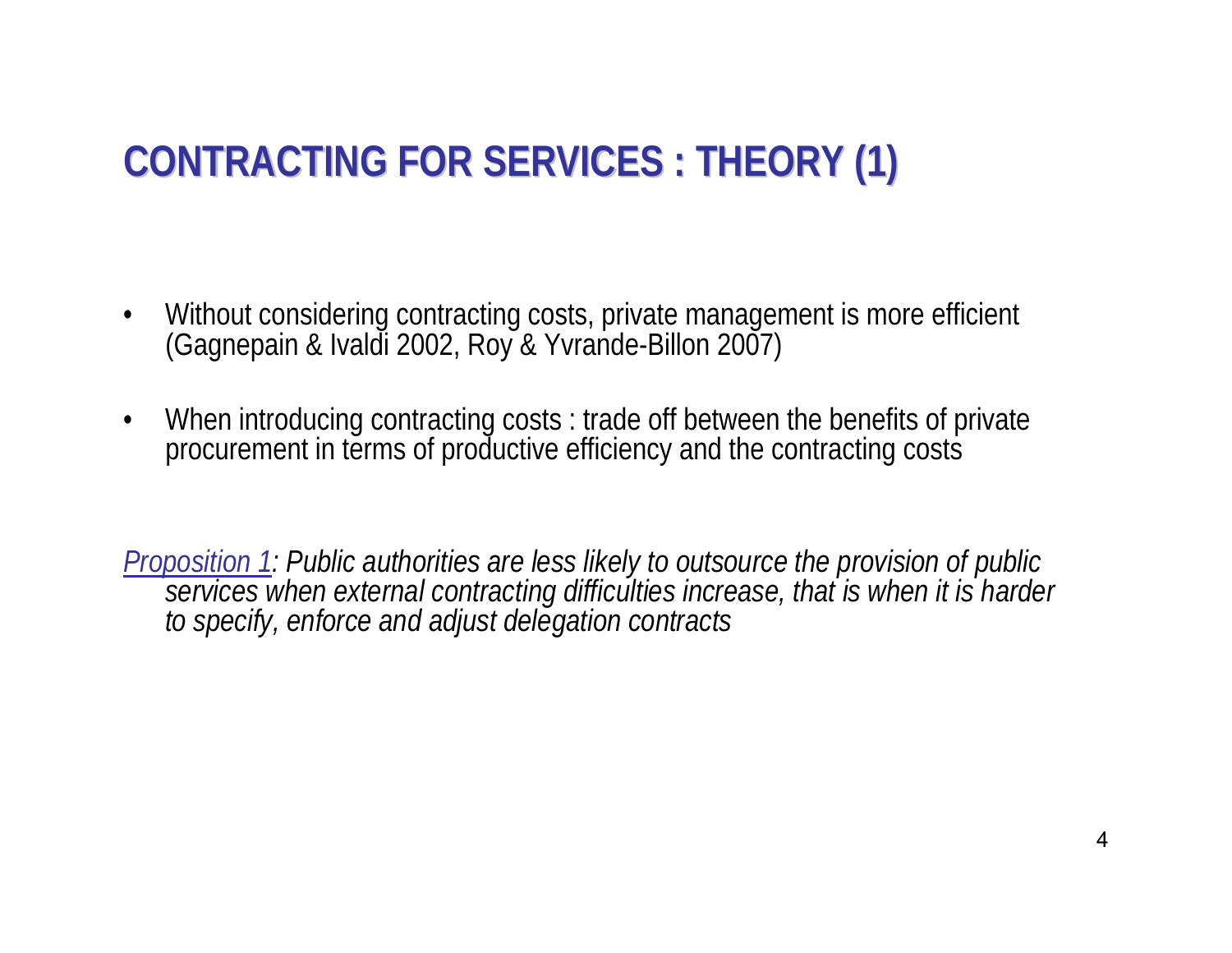# **CONTRACTING FOR SERVICES : THEORY (2) CONTRACTING FOR SERVICES : THEORY (2)**

- In fully competitive environments, decision to outsource only dictated by efficiency considerations
- • But, in utilities sectors, political and institutional constraints are likely to play a substantial role (Boycko, Shleifer & Vishny 1996)

*Proposition 2: Institutional and political concerns play a role in the service provision decisions made by local authorities*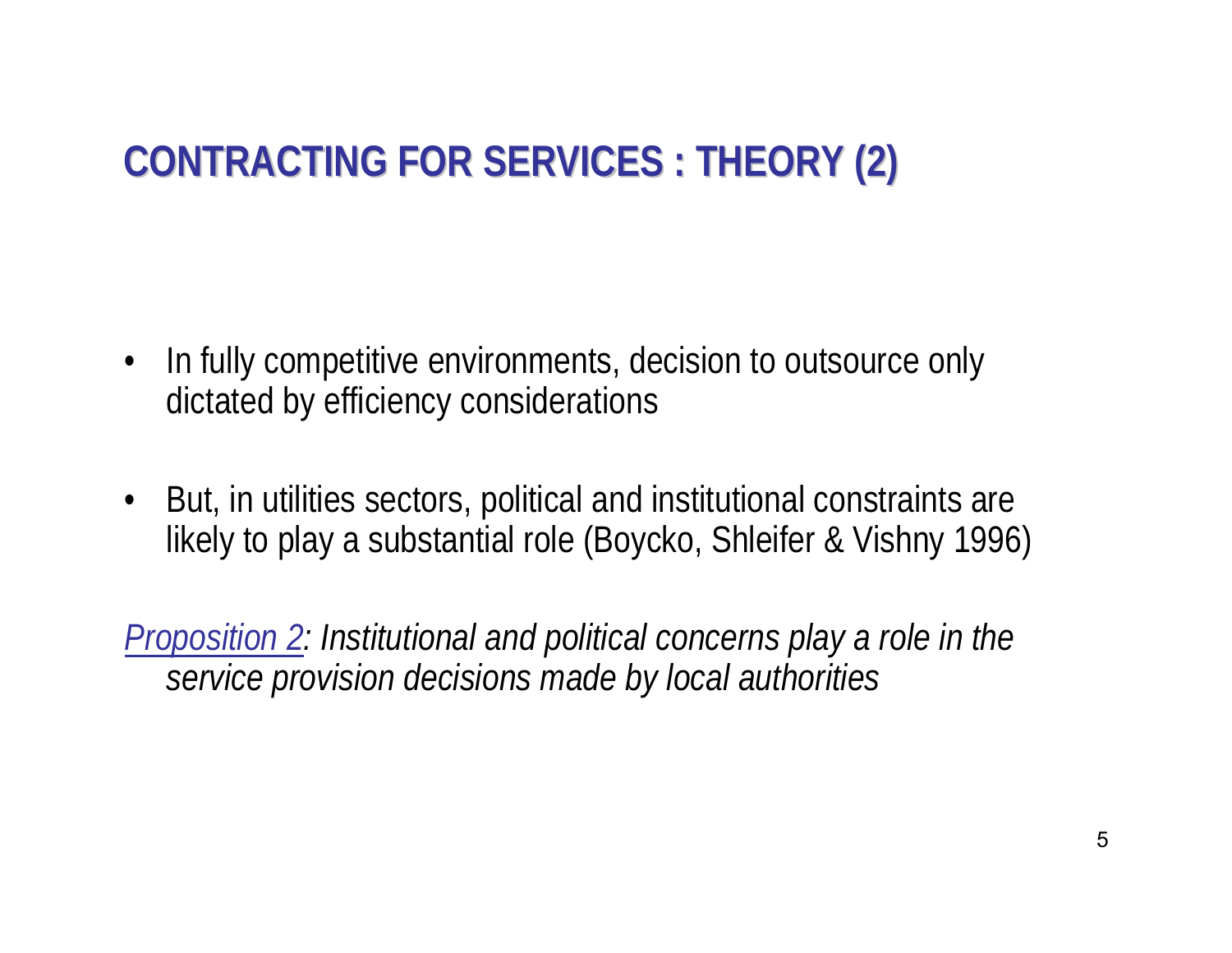- $\bullet$ Data : 159 French UPT networks (year 2002)
- $\bullet$ Ordered probit:  $DELEG_{i} = \alpha A_{i} + \varepsilon_{i}$

Where :

- *-DELEGi*: Organizational mode chosen by the local authority *i*
- → Polytomic variable  $= 1$  if the service is provided in house = 2 if the service it outsourced to a semi-public company = 3 if the service it outsourced to a fully private operator
- -A<sub>i</sub>: Vector of explanatory variables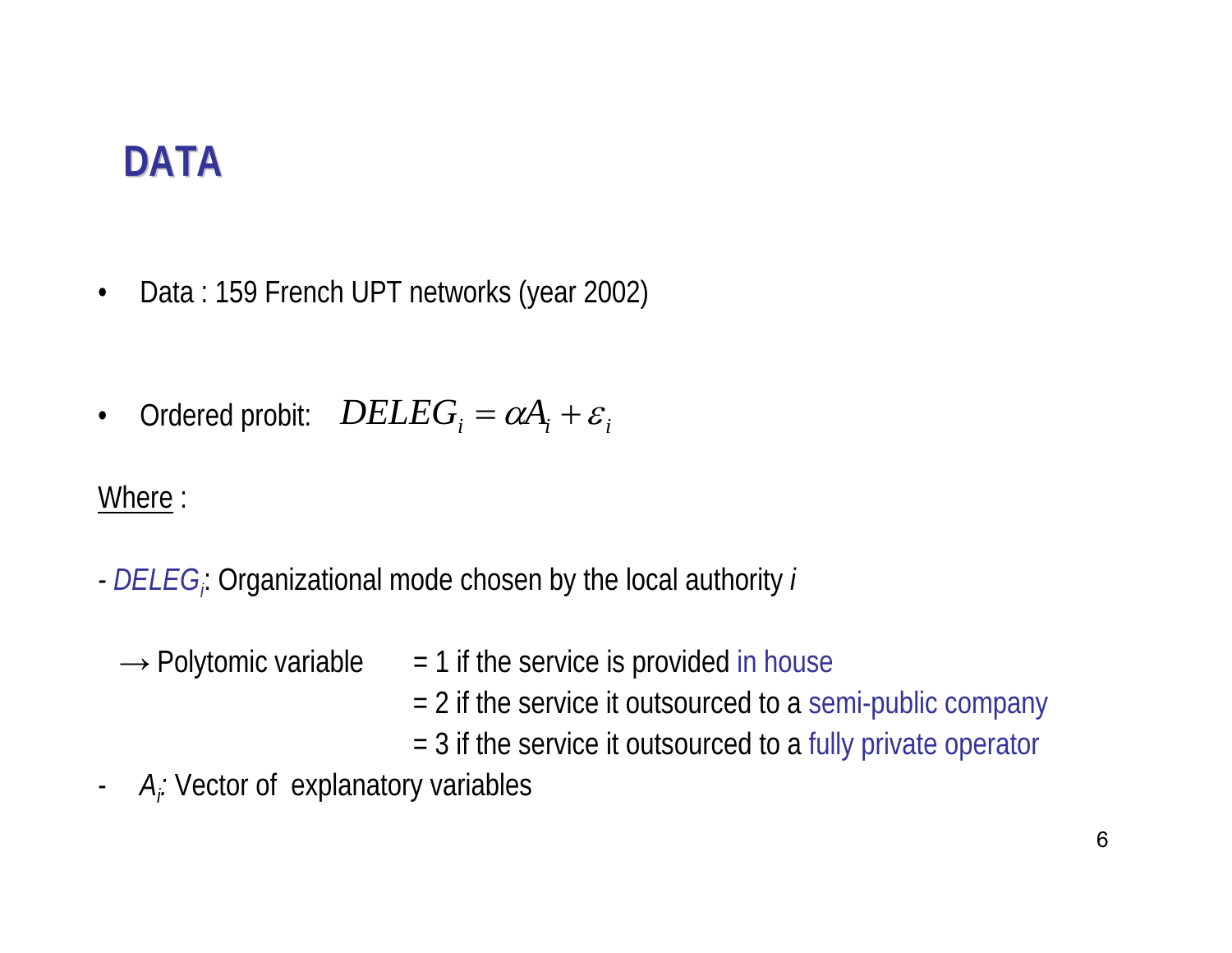#### *Complexity and physical characteristics of the network Complexity and physical characteristics of the network*

- $\bullet$ *POPSIZE<sub>i</sub>*: Number of inhabitants in the area *i*(-)
	- *POPSIZE1i : pop. < 50K inhab.*
	- *POPSIZE2i : 50K < pop. < 100K inhab.*
	- *POPSIZE3i : pop. > 100K inhab.*
	- *→ the more inhabitants, the more difficult it is to write, monitor and adapt a delegation contract*
- $\bullet$ *NBCITIES<sub>i</sub>:* Number of cities in the area *i*(-) *→ the more cities in the area, the more difficult the specification of the contract with an external provider*
- $\bullet$ *HEAVYMODES<sub>i</sub>:* Dummy =1 if the network includes a mass transit system (-) *→ networks with mass transit system are more complex to operate*
- $\bullet$ *SIZEi:* length of the network in kilometres **(-)**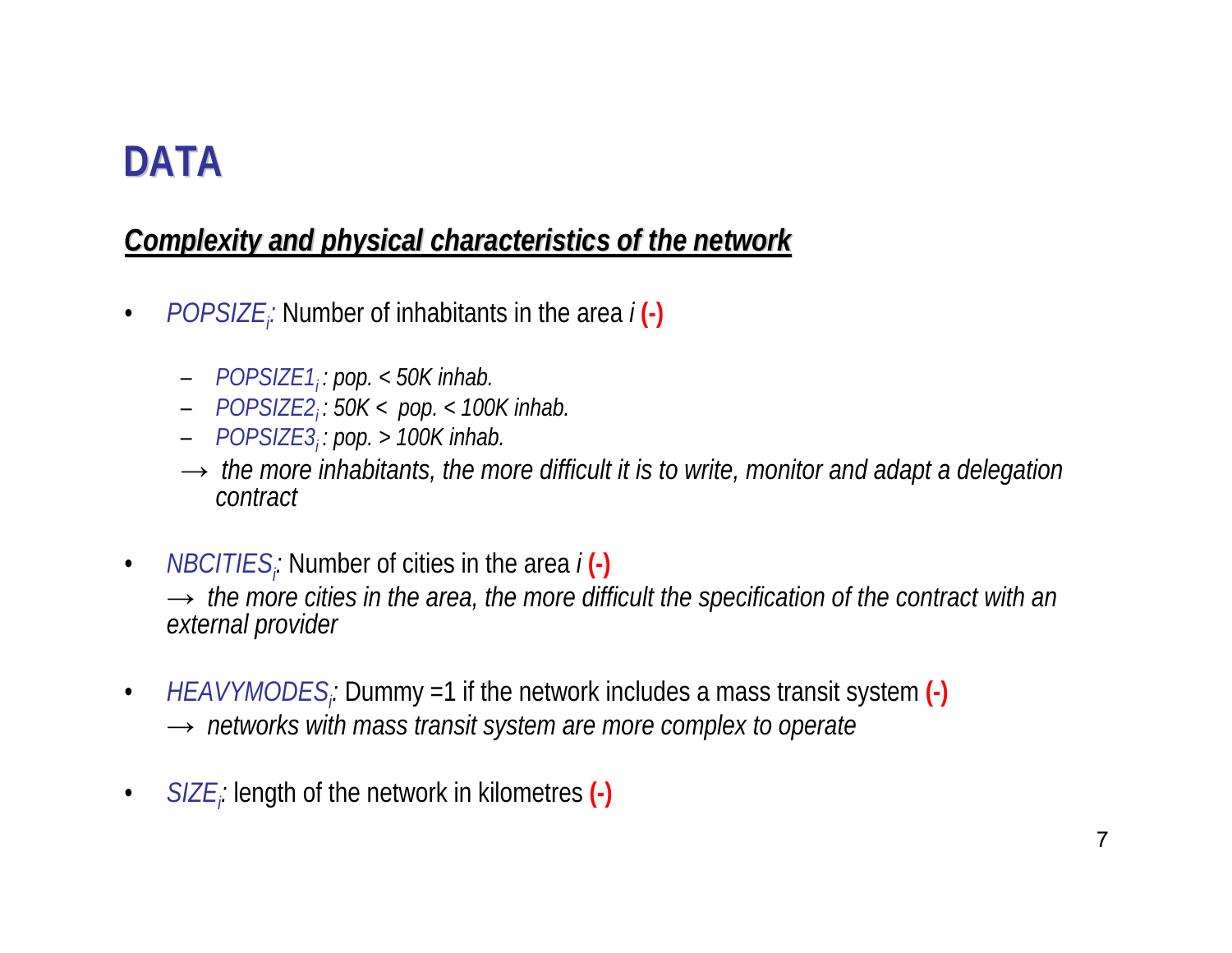

8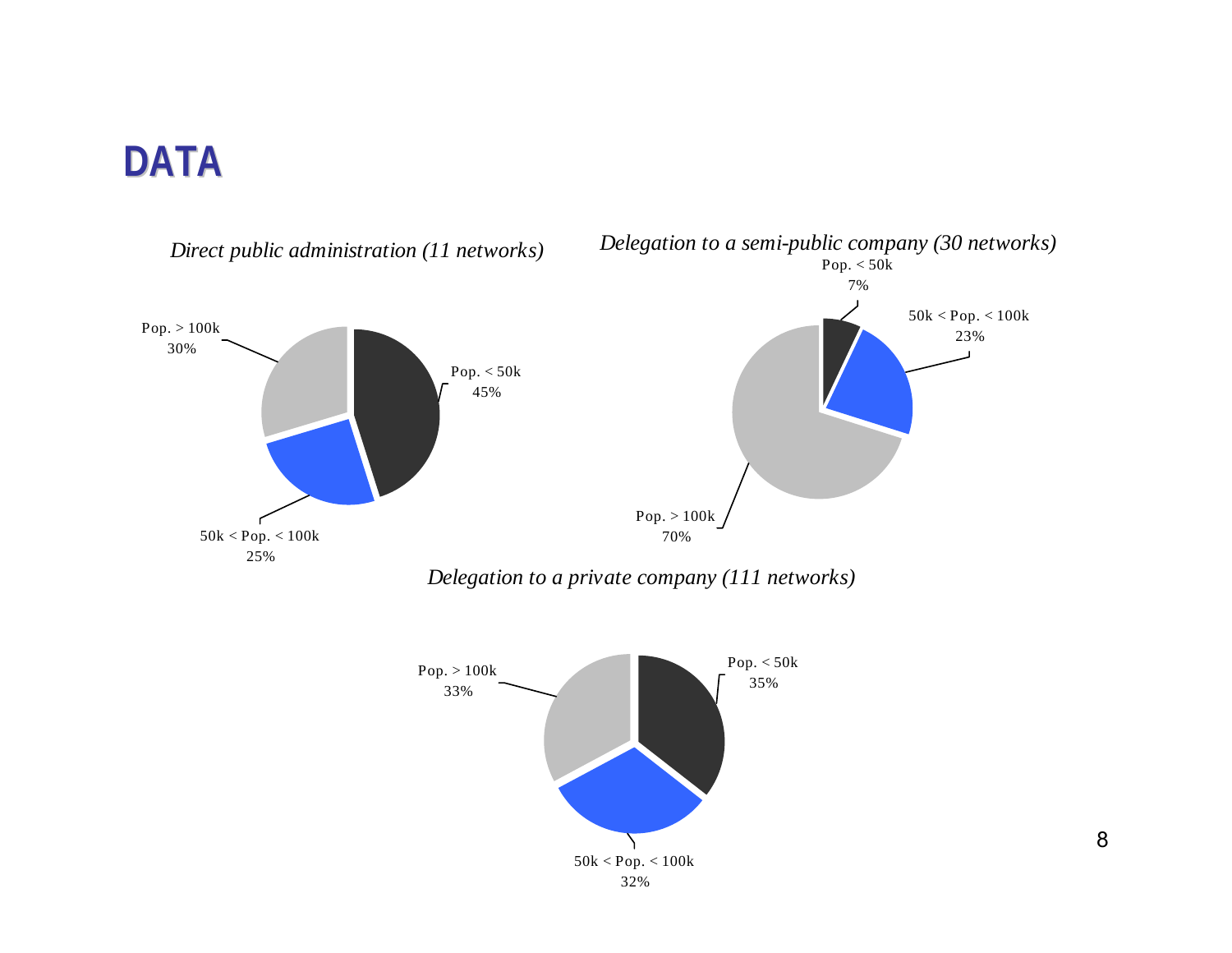#### *Uncertainty Uncertainty*

- $\bullet$  2 kind of risks in UPT:
	- 9 Industrial risk, *i.e.* on operating costs
	- 9 Commercial risk, *i.e.* on commercial revenues
- $\bullet$ Low uncertainty on costs
- •High uncertainty on demand for transport  $\rightarrow$  high uncertainty on commercial revenues
- $\bullet$ Proxy for the level of uncertainty: Standard deviation of commercial revenues between 1995 and 2002 (*VREC*<sub></sub>) (-)
- $\bullet$ *SPEEDi:* Average commercial speed in 2002 **(+)**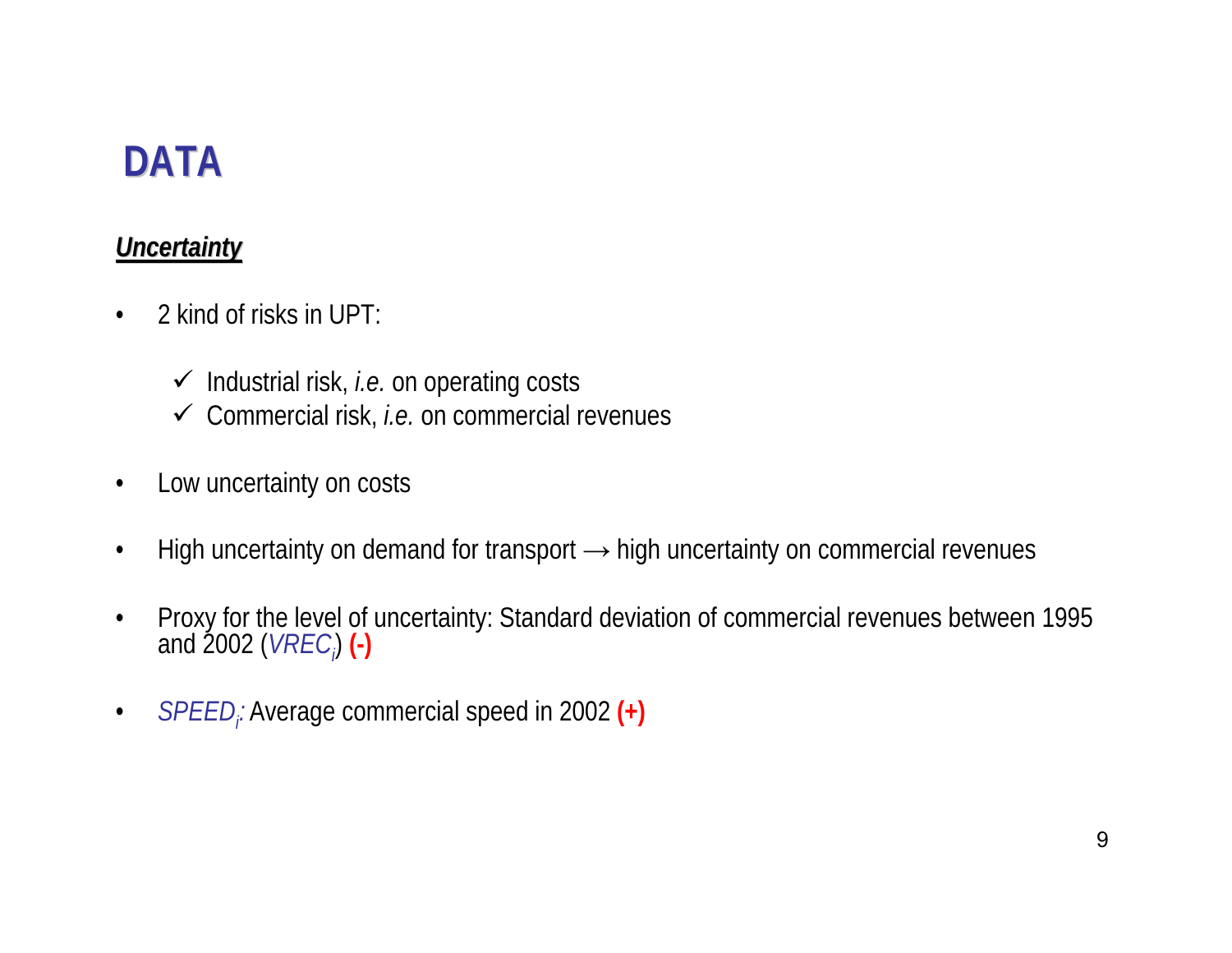#### *Political Political orientation of the orientation of the region to wich the LA belong (1998 regional regional elections elections)*

- •Variable *POLITICSi*
- $= 1$  if there is absolute majority for left-wing orientated parties
- $= 2$  if there is a relative majority for left-wing orientated parties
- = 3 if left and right-wing orientated parties have the same number of seats
- $= 4$  if there is a relative majority for right-wing orientated parties
- $=$  5 if there is a absolute majority for right-wing orientated parties
- $\rightarrow$  LAs located in right-wing orientated areas are more likely to outsource

#### *Influence of surrounding LAs*

- • Recent works in spatial economics (Chong *et al.* 2006, Plunket *et al. 2008) → incidence of the organizational choices made by surrounding cities on the decision taken by a particular LA*
- Variable *DELEGREGi*: proportion of networks managed by private operators in the same region (city *<sup>i</sup>* excluded) **(+)**

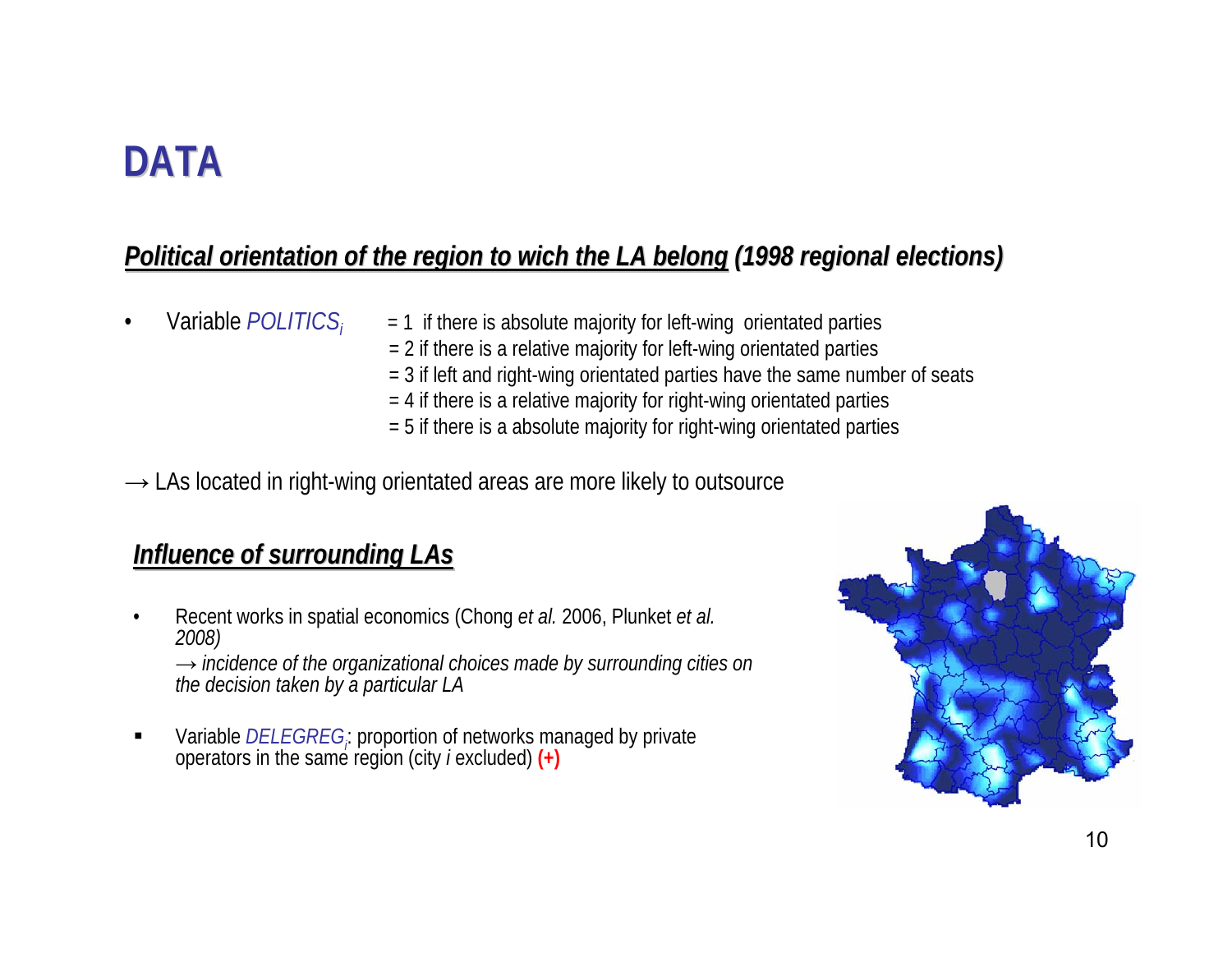#### *Legal status of local of local authorities authorities*

- • 2 main types of inter-cities arrangements:
	- –Inter-cities arrangements created especially to ensure the provision of UPT services
	- – Inter-cities arrangements created for other reasons than being able to finance and provide urban transport services
- •Dummy *INTERCOMADHOC*<sub>*i*</sub> = 1 when the inter-cities arrangement is *ad hoc* (-)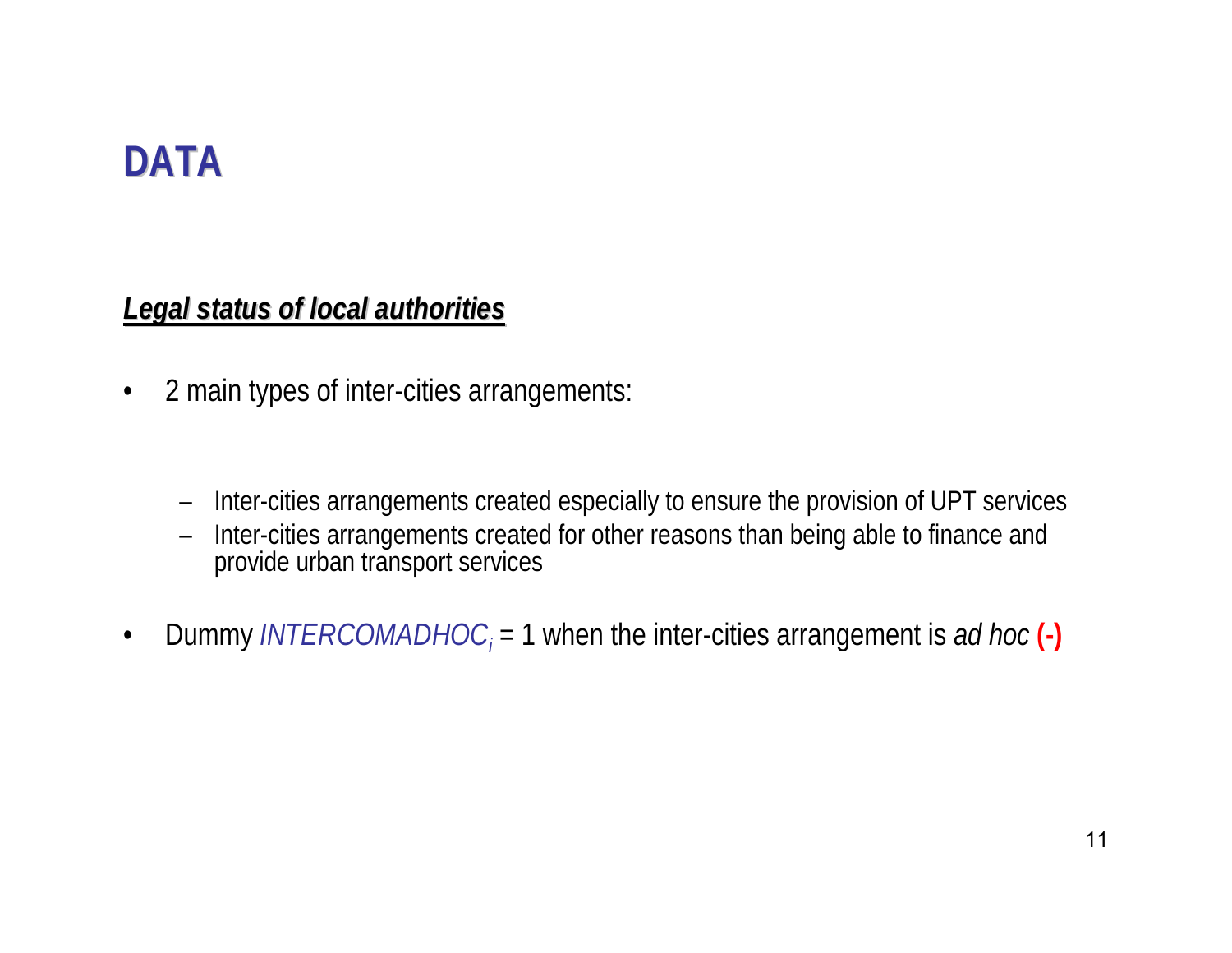# **RESULTS (1) RESULTS (1)**

- *POPSIZE<sub>i</sub>*: large cities (*i.e.* with more than 100,000 inhabitants) are less likely to outsource the provision of urban transport services than medium size cities, but…
	- Medium size cities tend to delegate less than small ones *<sup>→</sup> capabilities differential ?*
- •*NBCITIES<sub>i</sub>:* negative and significant coefficient
- *HEAVYMODES<sub>i</sub>:* not significant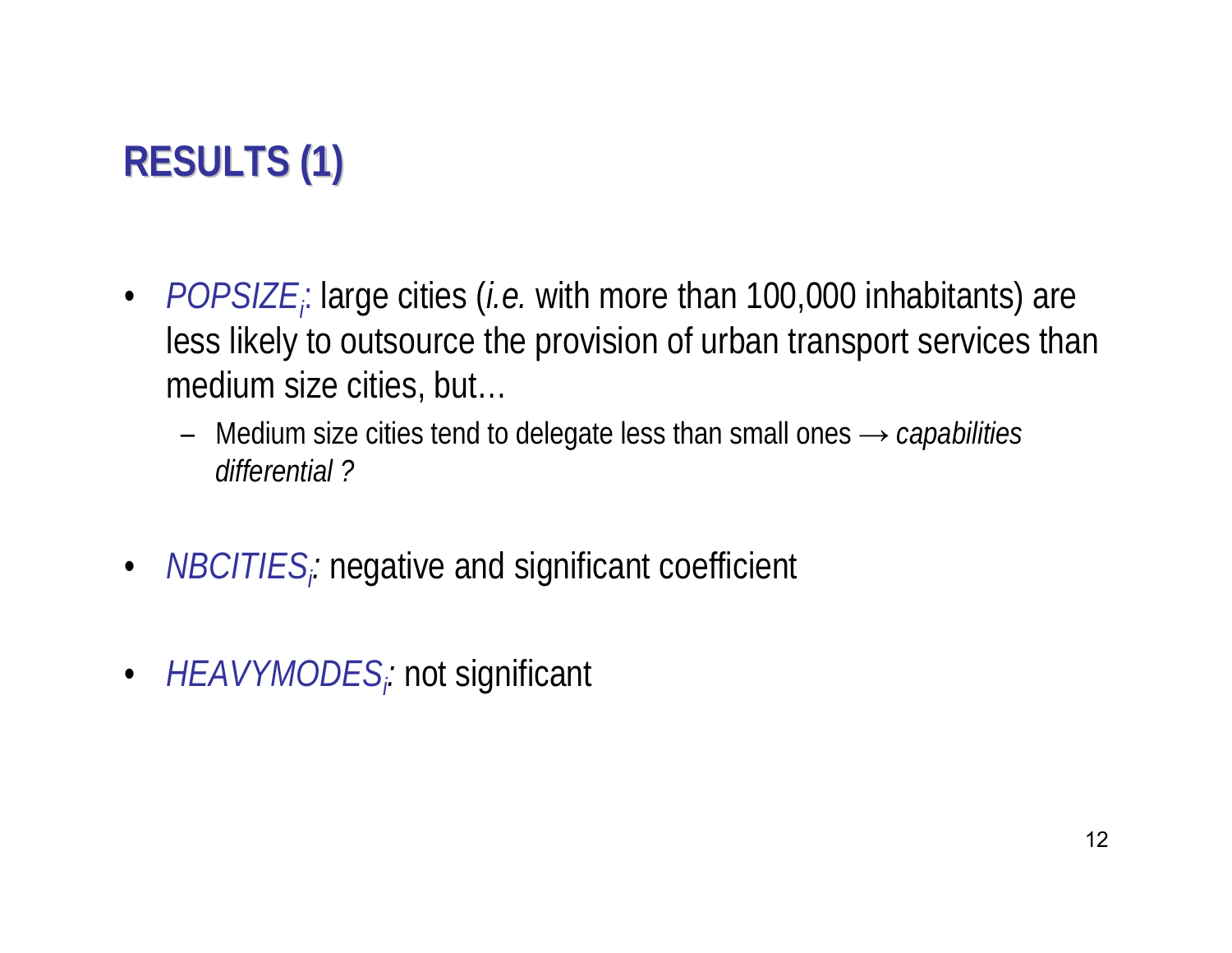# **RESULTS (2) RESULTS (2)**

•*VRECi*: significant but positive coefficient

> *→ in the presence of a high level of uncertainty, LAs might prefer to transfer commercial risks to private companies that operate on several markets (greater ability to mutualize the risks ?)*

•*VREC\*POPSIZE1, et VREC\*POPSIZE3<sub>i</sub>:* significant and positive coefficients, and coefficient of *VREC\*POPSIZE1i* <sup>&</sup>gt; *VREC\*POPSIZE3i*

> *→ the smaller the city and the higher the level of uncertainty, the higher the probability of outsourcing*

•*SPEEDi:* negative and significant coefficient

→ *endogeneity problem ?*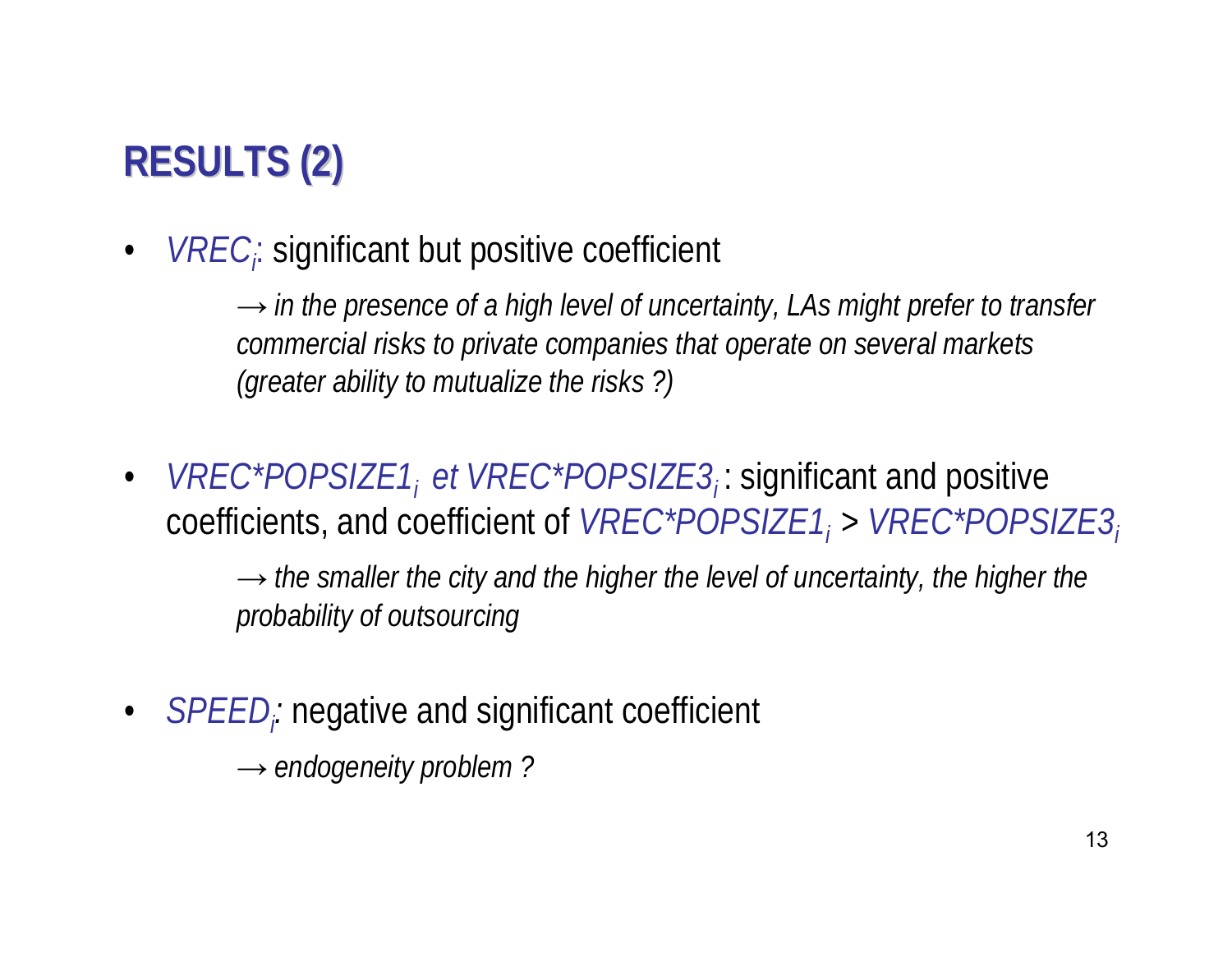# **RESULTS (3) RESULTS (3)**

 $\bullet$ • *POLITICS<sub>i</sub>*: significant and positive coefficient (but colinearity problem with *DELEGREGi* )

> *→ Cities located in left-wing orientated areas tend to provide the service in-house*

 $\bullet$ • *DELEGREG<sub>i</sub>*: significant and positive coefficient

> *→ The higher the proportion of networks managed by private operators in the same region, the higher the probability to outsource*

•*INTERCOMADHOCi :* not significant